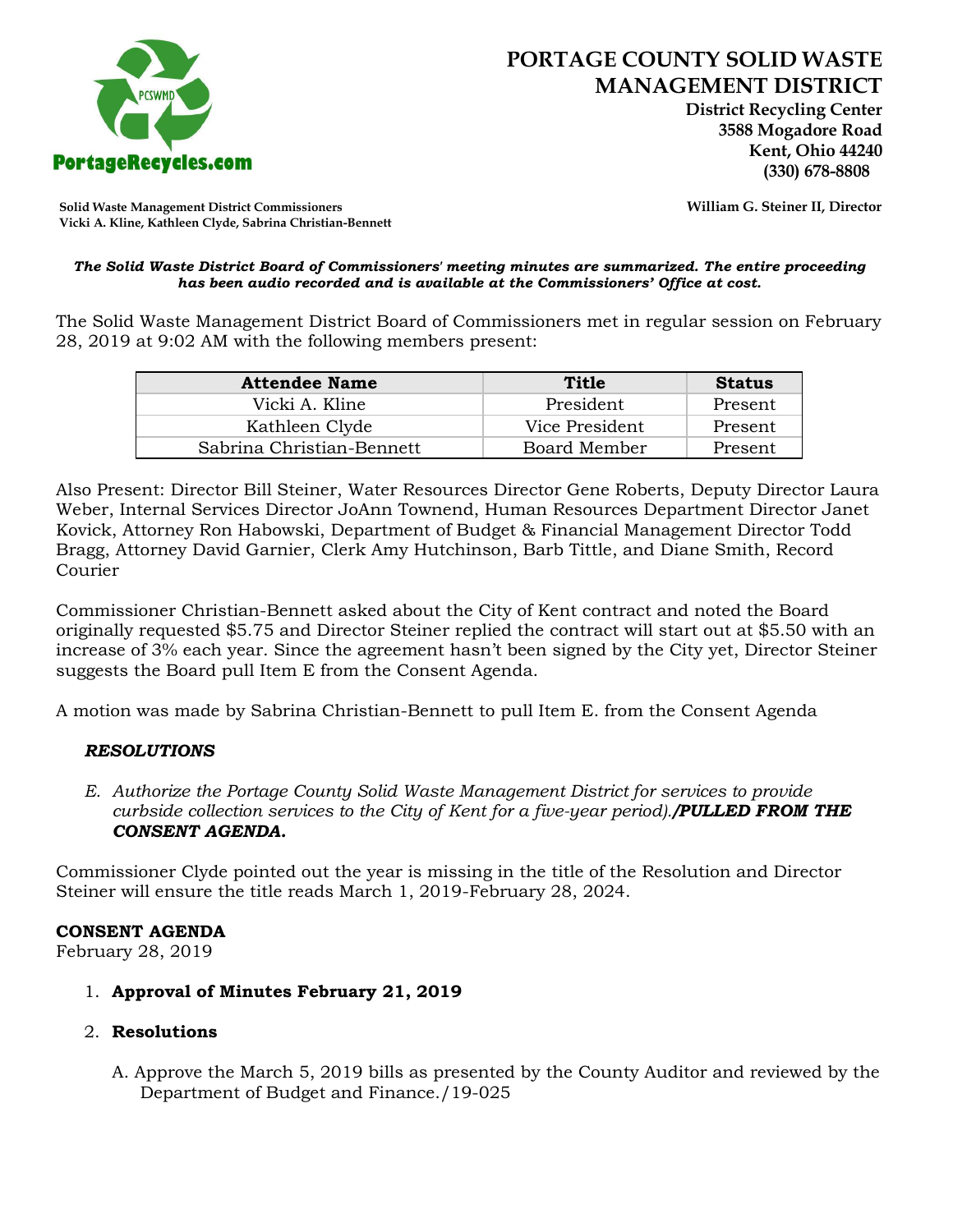- B. Approve the March 5, 2019 Journal Vouchers./19-026
- C. Approve the March 5, 2019 Then & Now certification as presented by the County Auditor./19-027
- D. Amendment to the 2019 annual appropriation Resolution No. 18-185, adopted December 13, 2018./19-028
- *E.* Approve the five (5) year contract with the City of Kent./*PULLED FROM THE CONSENT AGENDA.*
- **Motion:** by Sabrina Christian-Bennett, seconded by Kathleen Clyde to approve the Consent Agenda for February 28, 2019 as amended.

Roll call vote: Commissioner Christian-Bennett, Yea; Commissioner Clyde, Yea; Commissioner Kline, Yea;

# **RESOLUTION NO. 19-025 - RE: BILLS APPROVED AND CERTIFIED TO THE PORTAGE COUNTY AUDITOR FOR PAYMENT.**

It was moved by Sabrina Christian-Bennett, seconded by Kathleen Clyde that the following resolution be adopted:

- **RESOLVED,** that the bills were approved and certified to the County Auditor for payment, contingent upon the review of the Portage County Department of Budget and Financial Management, Department of Internal Services or other designee on March 5, 2019 in the total payment amount of **\$3,232.69 for Funds 8300- 8399** as set forth in the Accounts Payable Warrant Report on file in the office of the Portage County Auditor; and be it further
- **RESOLVED,** that the District Board of Commissioners finds and determines that all formal actions of this Board concerning and relating to the adoption of this resolution were taken in an open meeting of this Board and that all deliberations of this Board that resulted in those formal actions were in meeting open to the public in compliance with the law including Section 121.22 of the Ohio Revised Code.

Roll call vote as follows:

Vicki A. Kline, Yea; Sabrina Christian-Bennett, Yea; Kathleen Clyde, Yea;

#### **RESOLUTION NO. 19-026 - RE: APPROVAL OF JOURNAL VOUCHERS/ENTRIES.**

It was moved by Sabrina Christian-Bennett, seconded by Kathleen Clyde that the following Resolution be adopted: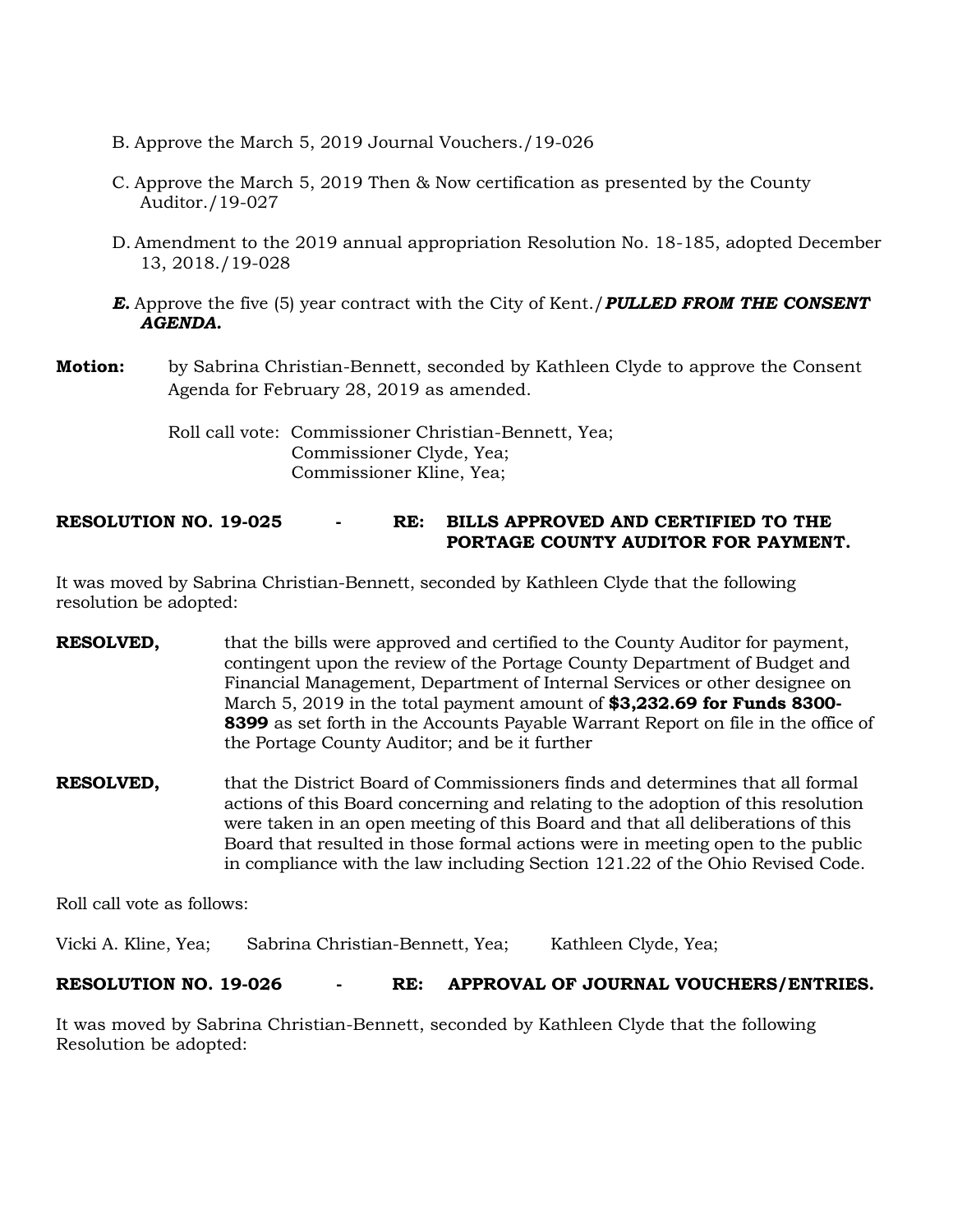- **WHEREAS,** the Ohio Revised Code requires that warrants be approved by the District Board of Commissioners for the Portage County Solid Waste Management District prior to their issuance, and
- **WHEREAS,** there are other similar financial transactions defined as journal vouchers/entries that are dissimilar in that they are used to pay for charges for services from one county department and/or fund to another department and/or fund and thus are processed in lieu of issuing a warrant, and
- **WHEREAS,** the Journal Vouchers/Entries are submitted by the Solid Waste Management District Director for review by the District Board of Commissioners; now therefore be it

| 03/05/19 |   | \$484.65   |
|----------|---|------------|
| 03/05/19 | З | 514.83     |
| 03/05/19 |   | 49.76      |
| 03/05/19 |   | 188.55     |
|          |   |            |
| Total    |   | \$1,237.79 |

- **RESOLVED,** that the District Board of Commissioners approves the attached Journal Vouchers/Entries, and be it further
- **RESOLVED,** that the District Board of Commissioners finds and determines that all formal actions of this Board concerning and relating to the adoption of this resolution were taken in an open meeting of this Board and that all deliberations of this Board that resulted in those formal actions were in meeting open to the public in compliance with the law including Section 121.22 of the Ohio Revised Code.

Roll call vote as follows:

Vicki A. Kline, Yea; Sabrina Christian-Bennett, Yea; Kathleen Clyde, Yea;

# **RESOLUTION NO. 19-027 - RE: ACCEPTANCE OF THEN AND NOW CERTIFICATIONS FOR PAYMENT.**

It was moved by Sabrina Christian-Bennett, seconded by Kathleen Clyde that the following resolution be adopted:

**WHEREAS,** Ohio Revised Code Section 5705.41 (D)(1) authorizes the expenditure of moneys, provided a certificate of the County Auditor is supplied stating that there was at the time of the making of such contract or order and at the time of the execution of such certificate a sufficient sum appropriated for the purpose of such contract and in the treasury or in process of collection to the credit of an appropriate fund free from any previous encumbrances (Then and Now Certification), and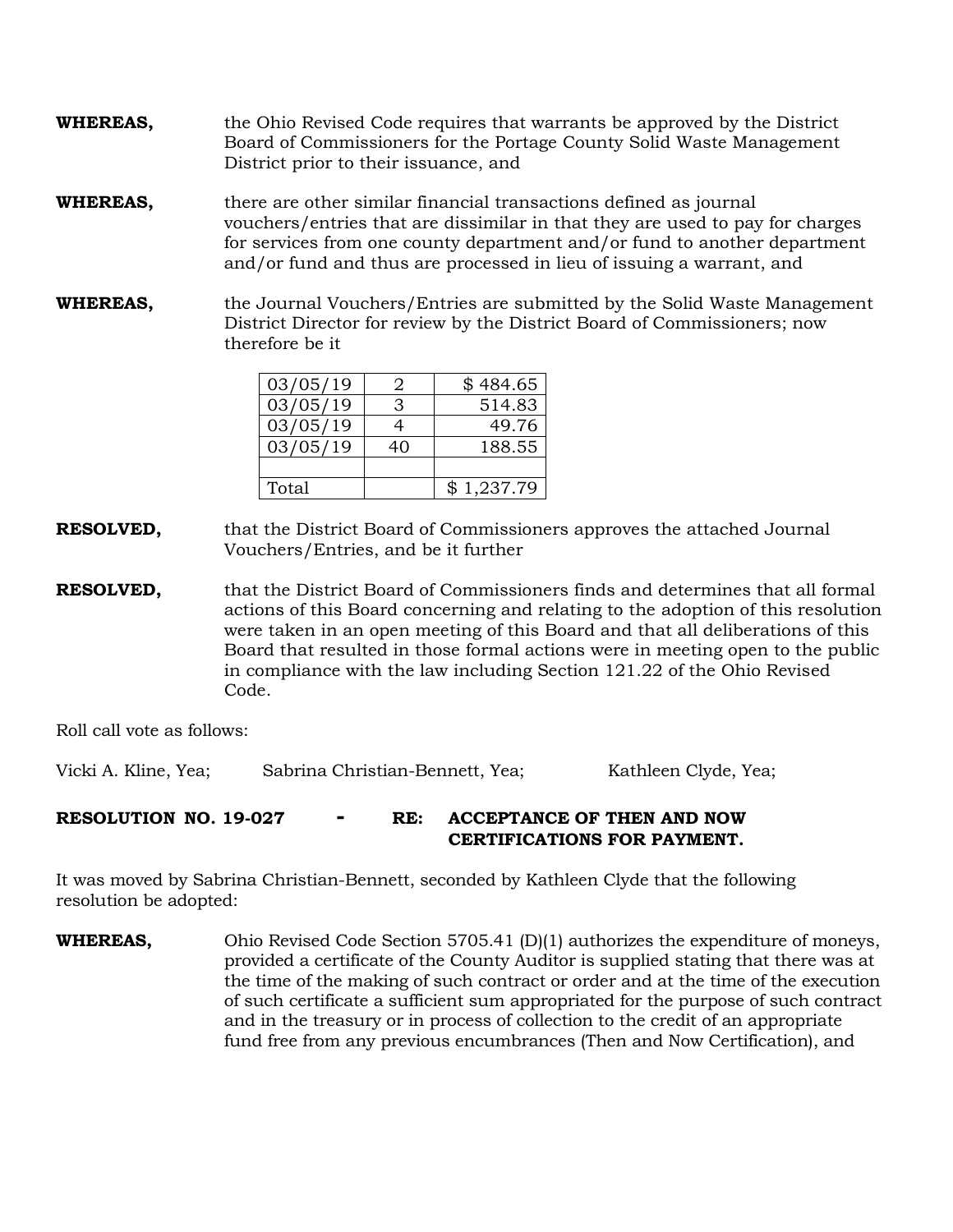| WHEREAS,                     | the Then and Now Certification is recommended by the State Auditor's Office,<br>the Portage County Auditor's Office, and the Portage County Prosecutor's Office,<br>and                                                                                                                                                                                                                                                |  |
|------------------------------|------------------------------------------------------------------------------------------------------------------------------------------------------------------------------------------------------------------------------------------------------------------------------------------------------------------------------------------------------------------------------------------------------------------------|--|
| WHEREAS,                     | a listing of expenditures, attached hereto as Exhibit "A" and incorporated herein<br>by reference, has been certified by the County Auditor according to Ohio Revised<br>Code section 5705.41 (D)(1); now therefore be it                                                                                                                                                                                              |  |
| <b>RESOLVED,</b>             | that the expenditures listed herein are properly certified by the County Auditor<br>in the amount of \$1,099.51 dated March 5, 2019 as set forth in Exhibit "A"<br>shall be paid; and be it further                                                                                                                                                                                                                    |  |
| <b>RESOLVED,</b>             | that the District Board of Commissioners finds and determines that all formal<br>actions of this Board concerning and relating to the adoption of this resolution<br>were taken in an open meeting of this Board and that all deliberations of this<br>Board that resulted in those formal actions were in meeting open to the public<br>in compliance with the law including Section 121.22 of the Ohio Revised Code. |  |
| Roll call vote as follows:   |                                                                                                                                                                                                                                                                                                                                                                                                                        |  |
| Vicki A. Kline, Yea;         | Sabrina Christian-Bennett, Yea;<br>Kathleen Clyde, Yea;                                                                                                                                                                                                                                                                                                                                                                |  |
| <b>RESOLUTION NO. 19-028</b> | <b>AMENDMENT TO THE 2019 ANNUAL</b><br>RE:<br><b>APPROPRIATION RESOLUTION NO. 18-185</b><br>ADOPTED DECEMBER 13, 2018.                                                                                                                                                                                                                                                                                                 |  |

It was moved by Sabrina Christian-Bennett, seconded by Kathleen Clyde that the following resolution be adopted:

**RESOLVED,** that it has become necessary to amend the 2019 Annual Appropriation in the amounts and for the purposes set forth in the enumeration shown below as reviewed and recommended by the Director of the Dept. of Budget & Financial management:

|                   |                                     | Increase | Decrease |
|-------------------|-------------------------------------|----------|----------|
|                   | Solid Waste General Admin           |          |          |
| <b>Fund: 8300</b> |                                     |          |          |
|                   | 901 Solid Waste Management District |          |          |
| 83007             |                                     | 663      | \$0      |
|                   | <b>MEMO TOTAL</b>                   | \$663    | \$0      |

; and be it further

- **RESOLVED,** that the notes of explanation in this resolution are for informational purposes only and are not intended to restrict the expenditure of those appropriated funds to any single purpose. Such funds are for the use of all expenditures that are lawful under the approved appropriation; and be it further
- **RESOLVED,** that a certified copy of this resolution be filed with the County Auditor; and be it further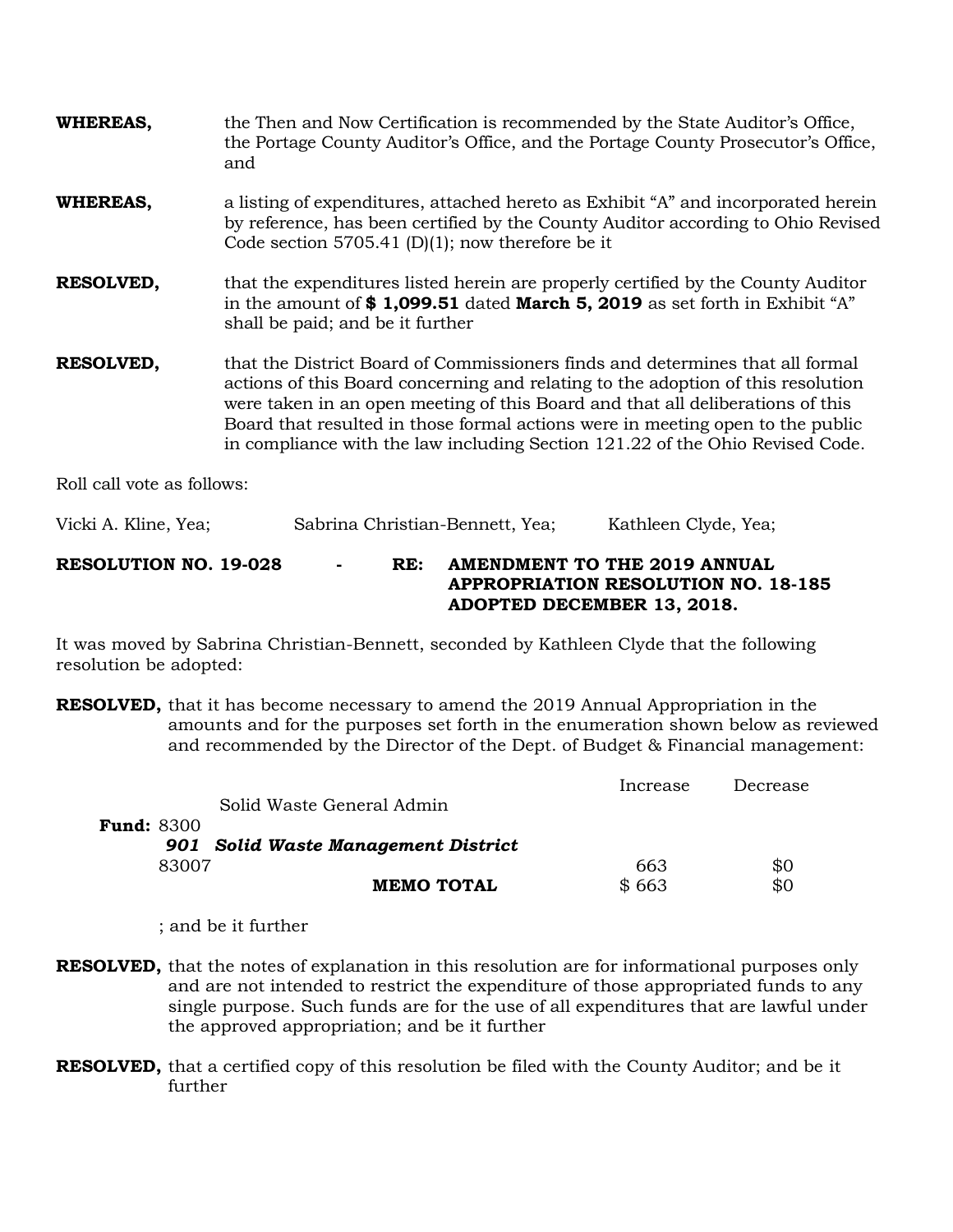**RESOLVED,** that the Board of District Commissioners finds and determines that all formal actions of this Board concerning and relating to the adoption of this resolution were taken in an open meeting of this Board and that all deliberations of this Board that resulted in those formal actions were in meeting open to the public in compliance with the law including Section 121.22 of the Ohio Revised Code.

Roll call vote as follows:

Vicki Kline, Yea; Kathleen Clyde, Yea; Sabrina Christian-Bennett, Yea;

## **RESOLUTION NO. 19-029 - RE: APPROVE SETTLEMENT AGREEMENT FOR DAVID HEISLER**

It was moved by Sabrina Christian-Bennett, seconded by Kathleen Clyde that the following resolution be adopted:

| <b>WHEREAS,</b>  | the Portage County Solid Waste Management District (hereinafter "the<br>Employer") and Teamsters Local Union No. 24 (hereinafter "the Union"), are<br>parties to a collective bargaining agreement of certain employees of the Solid<br>Waste Management District; and                                                                                                                                                     |
|------------------|----------------------------------------------------------------------------------------------------------------------------------------------------------------------------------------------------------------------------------------------------------------------------------------------------------------------------------------------------------------------------------------------------------------------------|
| WHEREAS,         | the Union filed a grievance, on behalf of former Solid Waste District employee<br>David Heisler (hereinafter "the Grievant"), disputing the Employer's actions in<br>returning a junior employee to a 30 hour per week position as a Laborer after<br>a layoff, in lieu of the Grievant; and                                                                                                                               |
| WHEREAS,         | the grievance was presented at arbitration resulting in an award in favor of<br>the Union and the Grievant that ordered certain relief and remedies; and                                                                                                                                                                                                                                                                   |
| <b>WHEREAS,</b>  | the Employer disputed the propriety of the arbitration award, and the Portage<br>County Board of Commissioners filed an action to vacate that award in the<br>Portage County Court of Common Pleas (Case No. 2018-CV-954); and                                                                                                                                                                                             |
| <b>WHEREAS,</b>  | the Employer and the Union mutually desire to resolve and settle all disputes<br>and/or allegations contained in Case No. 2018-CV-954 and underlying<br>grievance; now therefore be it                                                                                                                                                                                                                                     |
| RESOLVED,        | that the Board of Solid Waste Commissioners agrees to accept and sign a<br>Settlement Agreement upon the terms and conditions set forth in the attached<br>Settlement Agreement (Exhibit A); and be it further                                                                                                                                                                                                             |
| <b>RESOLVED,</b> | that the District Board of Commissioners finds and determines that all formal<br>actions of this Board concerning end relating to the adoption of this resolution<br>were taken in an open meeting of this Board and that all deliberations of this<br>Board that resulted in those formal actions were in meetings open to the<br>public in compliance with the law including Section 121.22 of the Ohio<br>Revised Code. |

Roll call vote as follows:

Vicki Kline, Yea; Kathleen Clyde, Yea; Sabrina Christian-Bennett, Yea;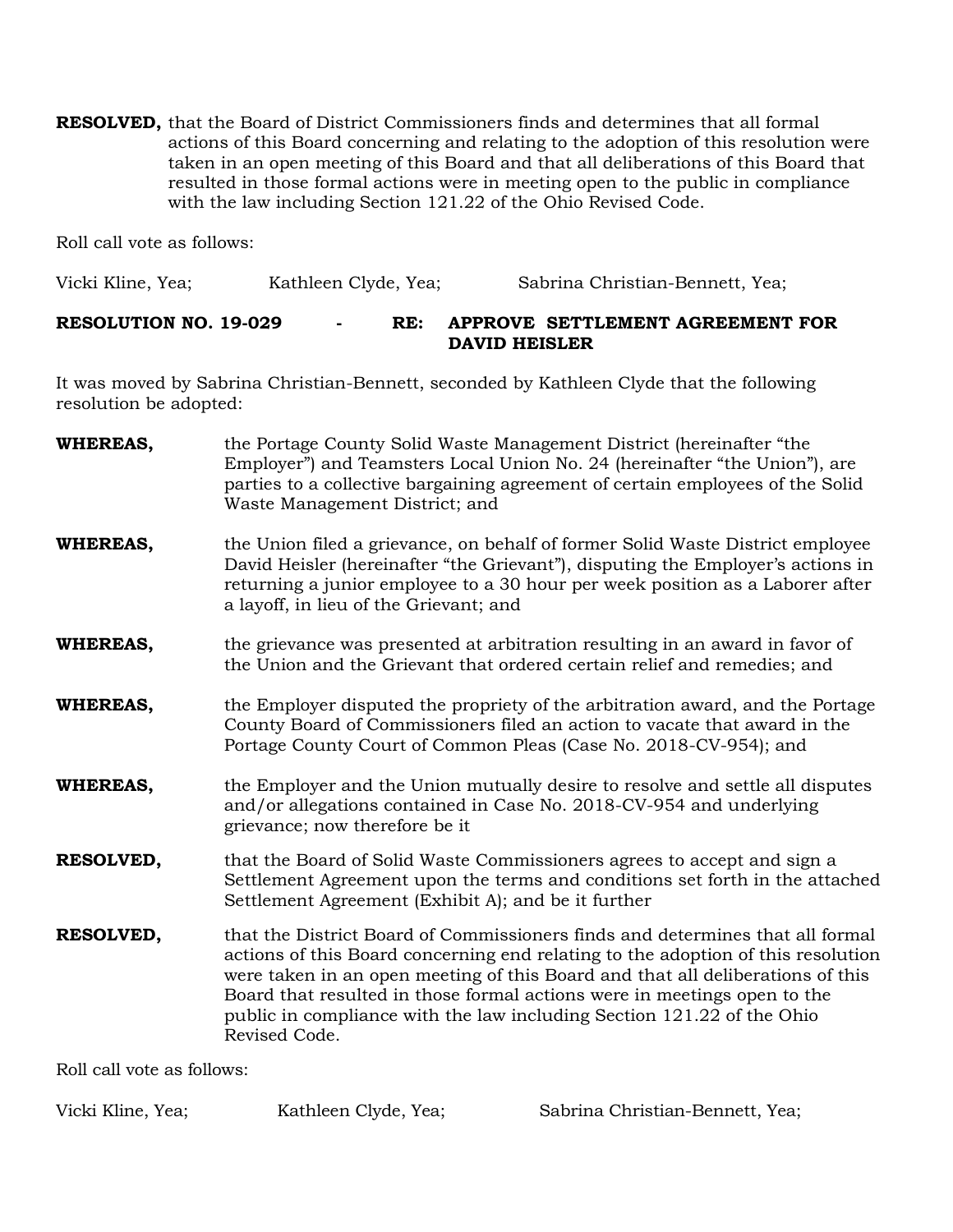Exhibit A  $2 - 28 - 19$ 

#### SETTLEMENT AGREEMENT

WHEREAS, the Portage County Solid Waste Management District (hereinafter "the Employer") and Teamsters Local Union No. 24 (hereinafter "the Union") are parties to a collective bargaining agreement covering the terms and conditions of employment of certain employees of the Solid Waste District and;

WHEREAS, the Union filed and processed a grievance under the collective bargaining agreement on behalf of former Solid Waste District employee David Heisler (hereinafter "the Grievant"), disputing the Employer's actions in returning a junior employee to a 30-hour-per week position as a Laborer after a layoff, in lieu of the Grievant; and

WHEREAS, the grievance was presented at arbitration to Arbitrator Harry Graham, resulting in an award in favor of the Union and the Grievant that ordered certain relief and remedies; and

WHEREAS, the Employer disputed the propriety of the arbitration award, and the Portage County Board of Commissioners filed an action to vacate that award in the Portage County Court of Common Pleas, Case No. 2018-CV-954, and;

WHEREAS, the Employer and the Union mutually desire to resolve and settle any and all disputes and/or allegations contained in Case No. 2018-CV-954 and the underlying grievance:

THEREFORE, the Employer and the Union agree to settle Case No. 2018-CV-954 upon the following terms and conditions:

The Employer shall file a Motion to Dismiss with prejudice its Application to vacate the  $\mathbf{1}$ . arbitrator's award not later than three business days after receipt of a signed copy of this Settlement Agreement from the Union, with the Employer to be responsible for the court costs.

The Employer shall pay the Grievant the sum of Three Thousand Five Hundred Dollars 2. (\$3,500.00) not later than two weeks after Case No. 2018-CV-954 is dismissed by the Common Pleas Court. The payment shall be considered to be in settlement of Case No. 2018-CV-954 and the underlying grievance, will be deemed to be partial compensation for unpaid benefits and for waiver of contractual claims, and will not be deemed to be for lost wages. The payment will be without deductions for taxes or otherwise and will be documented by an IRS form 1099 issued to the Grievant. The payment check will be sent or delivered to the Grievant in care of Teamsters Local 24, 3070 West Market St., Suite 201, Akron, Ohio 44333.

3. This Settlement Agreement is without prejudice to the Union's right to claim as a bargaining unit position any full-time job position at the Solid Waste District that performs the same or similar to work as has been performed in the past by bargaining unit members. Likewise, this Settlement Agreement is without prejudice to any contrary position on the part of the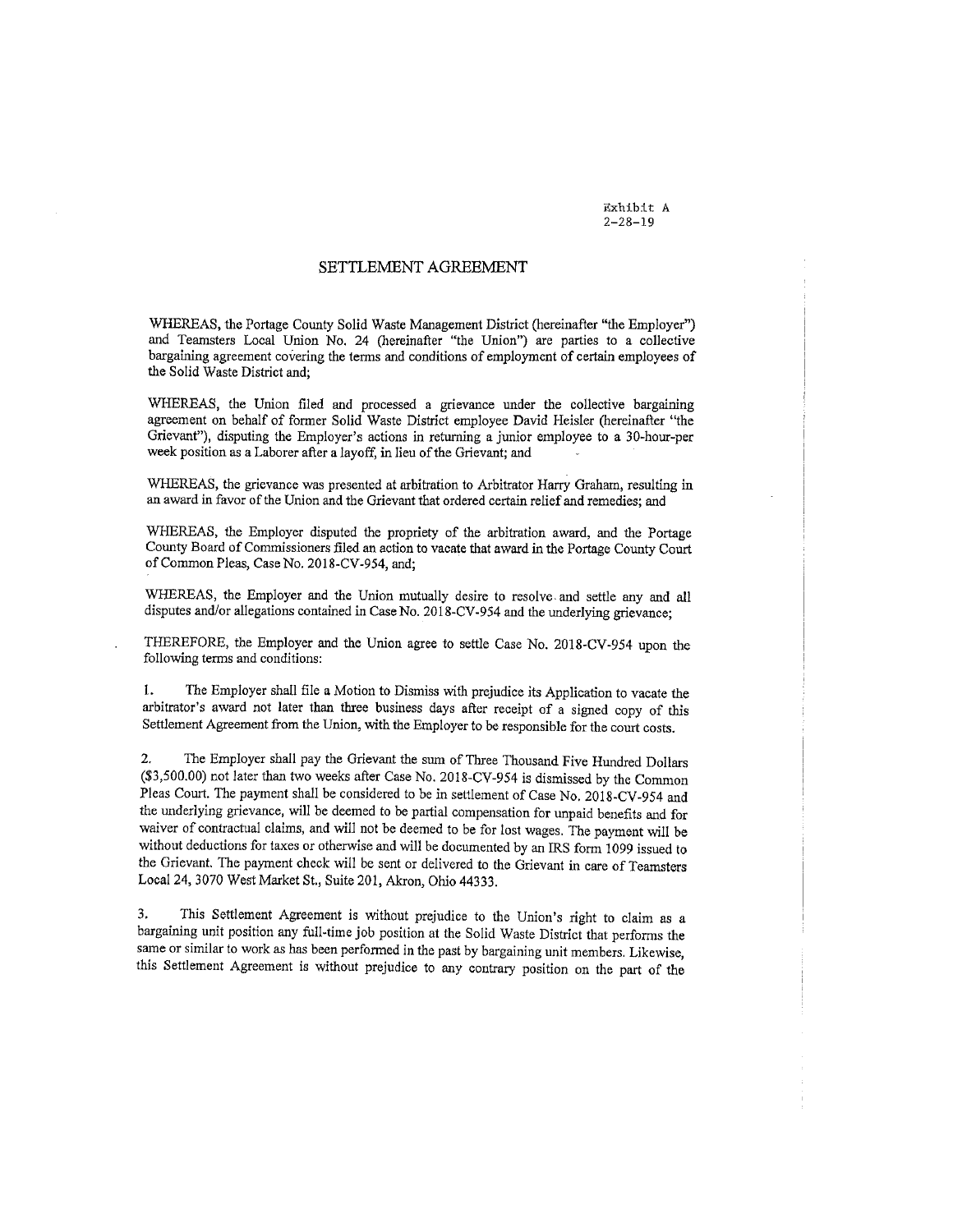Employer. Entering into this Settlement Agreement shall not be construed as an admission of any kind by either the Employer or the Union.

4. The Grievant hereby waives any and all rights and/or entitlements he may have under the collective bargaining agreement or the arbitration award to return to employment at the Solid Waste District, for back pay or for back benefits. The Grievant acknowledges that this Settlement Agreement fully and finally resolves all such claims he has or may have had. The Grievant further acknowledges that he is signing this Settlement Agreement voluntarily and of his own free will, that he has the right to review this Settlement Agreement with an attorney if he so wishes and that he has been fairly represented by the Union in this matter.

FOR THE EMPLOYER:

FOR THE UNION:

 $a.$  Henr  $3/5/19$ 

**GRIEVANT:** 

-19-19

2125/19

Kathleen C  $3|5|19$ Date

 $\begin{array}{c} \text{A11111111}_{\text{A14}} \\ \text{A21111}_{\text{A31}} \text{A4} \\ \text{A5111}_{\text{A41}} \text{A521}_{\text{A53}} \\ \text{A6111}_{\text{A61}} \text{A611}_{\text{A71}} \\ \text{A711}_{\text{A71}} \text{A811}_{\text{A81}} \end{array} \quad \ \ \, \big\vert \quad \ \ \, \big\vert$ **NOTARL** 

ria Thompson My Commission expires 10-25-22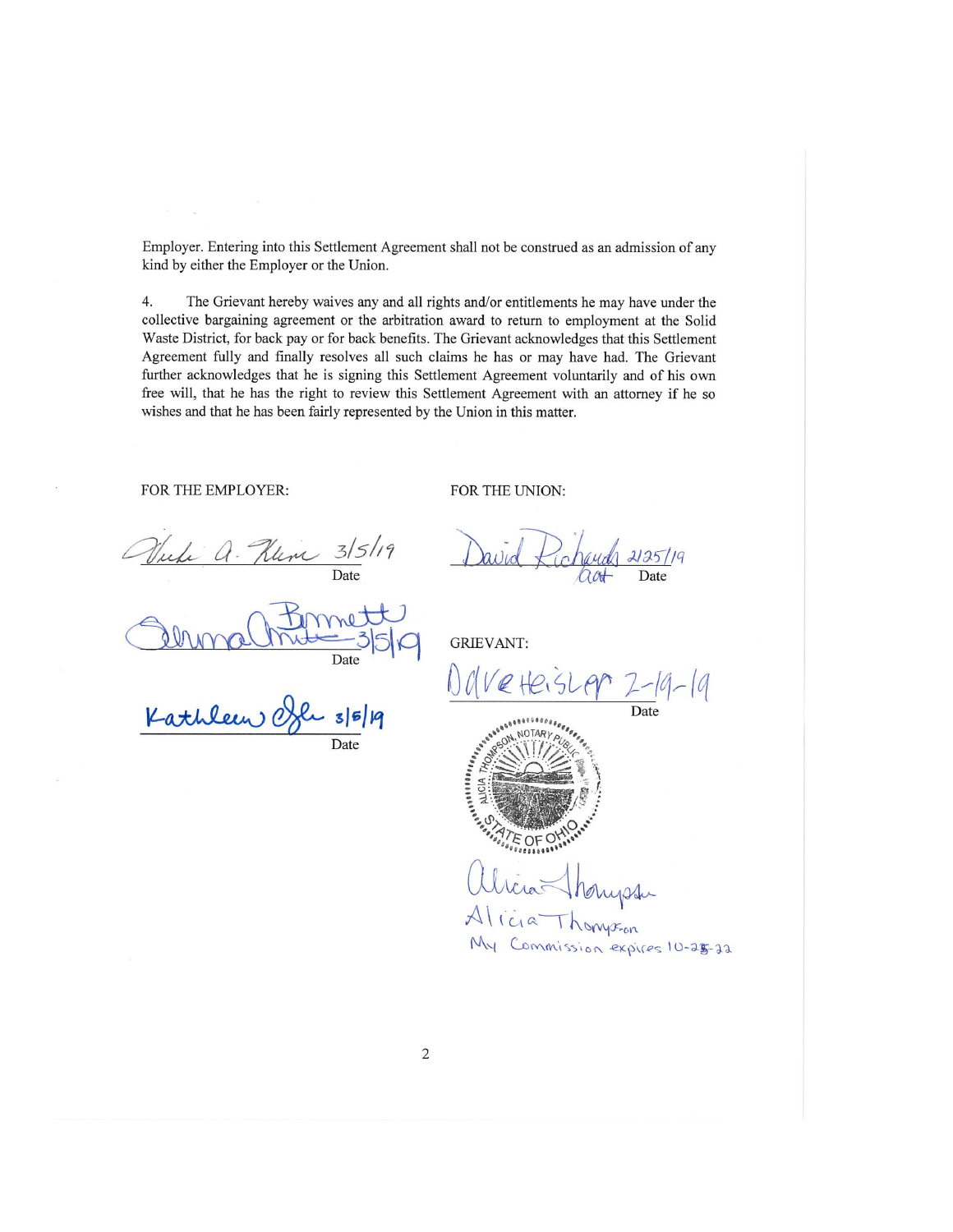## 3. **Discussion**

A. Scrap Tire Collection Events

During the 2018 annual tire collection event, the District experienced a very significant increase in the volume of tires and a substantial increase in expenses.

Director Steiner has prepared draft correspondence to Elected Officials regarding the scrap tire collection program, which includes the recommended changes:

- 1. A strict limit of 10 tires per vehicle will be accepted at the collection event as Ohio EPA requires a "Tire Manifest" for anyone transporting more than 10 tires per load. Ohio Revised Code Sections 3734.74 and 3734.83 indicates that transporting more than 10 tires without appropriate documentation is a felony.
- 2. Passenger tires with rims will be accepted.
- 3. Tractor tires with rims will be accepted.
- 4. Cut/sheared tires will not be accepted.
- 5. No tires that are muddy or filled with dirt.
- 6. No semi tires.
- 7. No heavy equipment tires or treads from mini excavators.
- 8. No chunks of rubber.
- 9. No inner tubes.
- 10.No tires will be accepted from commercial businesses.
- 11.Tires cannot be stacked over the sides of the container.

The Board approved the revisions to the program and approved the correspondence.

9:10 AM In accordance with the Ohio Rev. Code 121.22(G)(3), it was moved by Sabrina Christian-Bennett, seconded by Kathleen Clyde that the Board of Commissioners move into executive session for conferences with an attorney for the public body concerning disputes involving the public body that are the subject of pending or imminent court action. Also present: Director Bill Steiner, Human Resources Department Director Janet Kovick and Ron Habowski. Roll call vote: Sabrina Christian-Bennett, Yea; Kathleen Clyde, Yea; Vicki A. Kline, Yea;

9:30 AM Upon conclusion of the above referenced discussion, it was moved by Sabrina Christian-Bennett, seconded by Kathleen Clyde that the Board of Commissioners moves out of executive session. Roll call vote: Sabrina Christian-Bennett, Yea; Kathleen Clyde, Yea; Vicki A. Kline, Yea;

After exiting executive session, the Board adopting Resolution No. 19-029.